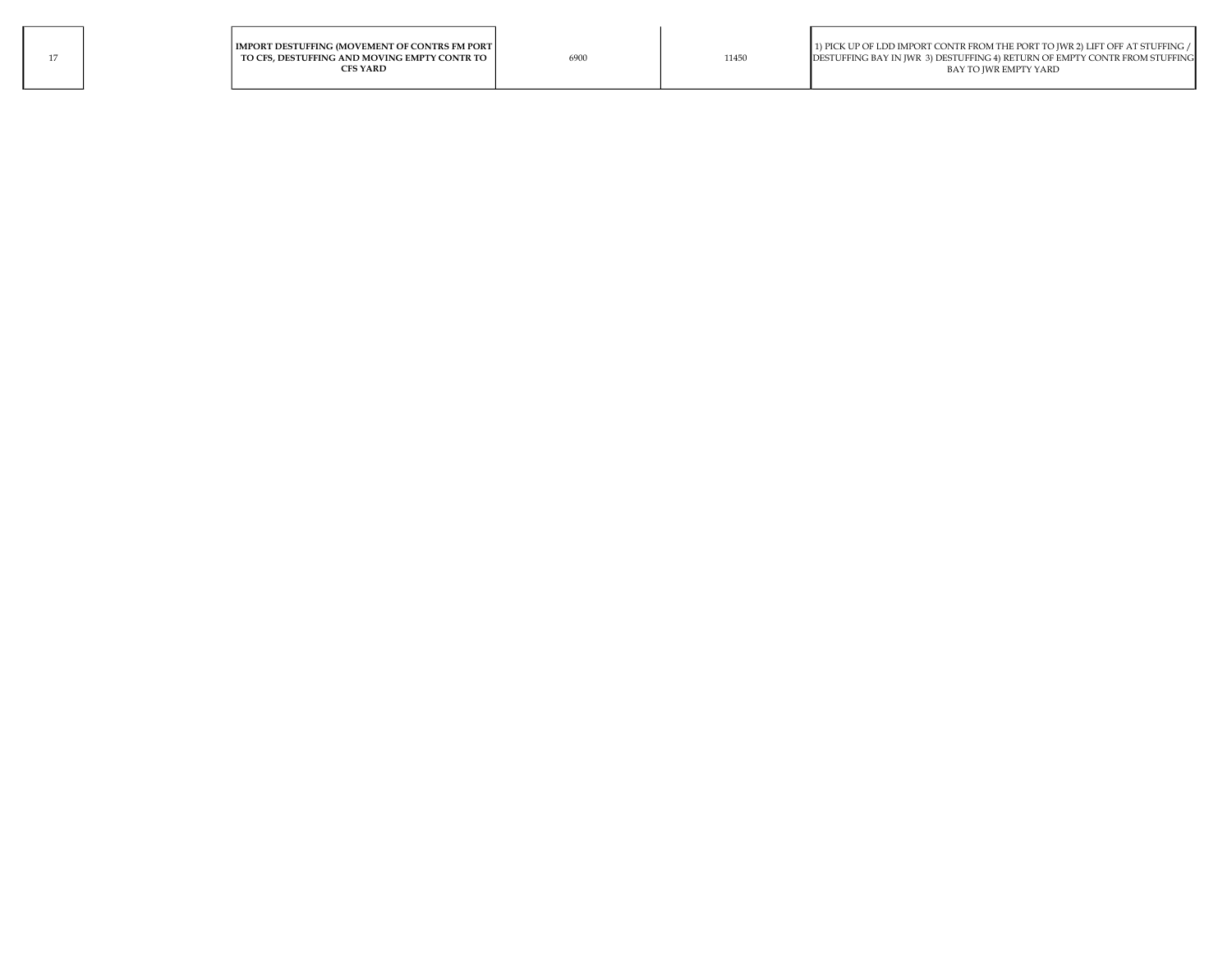| 18 |                                                                               | <b>CBT DESTUFFING</b>                                                                       | 3500 PER CBT                                                                                                                                                   |                       | DESTUFFING OF CBT                                                                                                                                                                                                                                                                      |
|----|-------------------------------------------------------------------------------|---------------------------------------------------------------------------------------------|----------------------------------------------------------------------------------------------------------------------------------------------------------------|-----------------------|----------------------------------------------------------------------------------------------------------------------------------------------------------------------------------------------------------------------------------------------------------------------------------------|
| 19 | DESTUFFING OF MULUND CFS<br><b>CONTRS</b>                                     | DESTUFFING OF MULUND CFS CONTRS                                                             | 3500                                                                                                                                                           | 3500                  | CHARGES FOR DESTUFFING CONTAINERS ARRIVING FROM MULUND CFS ARE SAME<br>FOR 20' AND 40' CONTAINERS.                                                                                                                                                                                     |
| 20 |                                                                               | FOR NON-SSR CONTAINERS                                                                      | NIL                                                                                                                                                            | $\text{NIL}$          | <b>BLANK</b>                                                                                                                                                                                                                                                                           |
| 21 | <b>TRUCK DETENTION CHARGES</b>                                                | FOR SSR CONTAINERS FIRST 12 HOURS FROM CFS GATE<br>OUT                                      | <b>FREE</b>                                                                                                                                                    | <b>FREE</b>           | <b>BLANK</b>                                                                                                                                                                                                                                                                           |
| 22 |                                                                               | FOR SSR CONTAINERS - AFTER 1ST 12 HOURS                                                     | 1500 PER 8 HOUR SHIFT                                                                                                                                          | 2000 PER 8 HOUR SHIFT | NOT APPLICABLE IF DELAY OF ANY KIND IS FROM THE SERVICE PROVIDER / JWR END<br>IN MOVING CONTRS ON TIME                                                                                                                                                                                 |
| 23 | <b>SURVEY FEE'S FCL CONTRS</b>                                                | <b>SURVEY FEE'S FCL CONTRS</b>                                                              | 200                                                                                                                                                            | 400                   | EIR - CFS GATE IN, CLP ENDORSEMENT, EIR TERMINAL                                                                                                                                                                                                                                       |
| 24 | <b>SURVEY FEE'S CONSOL CONTRS</b>                                             | SURVEY FEE'S CONSOL CONTRS                                                                  | 200                                                                                                                                                            | 400                   | (PORT)                                                                                                                                                                                                                                                                                 |
|    | <b>GROUND RENT FOR EMPTY</b>                                                  | 1ST 3 DAYS                                                                                  | <b>FREE</b>                                                                                                                                                    | <b>FREE</b>           | <b>BLANK</b>                                                                                                                                                                                                                                                                           |
| 25 | <b>CONTRS</b>                                                                 | 4TH DAY ONWARDS                                                                             | 10                                                                                                                                                             | 20                    | <b>BLANK</b>                                                                                                                                                                                                                                                                           |
|    |                                                                               | 1ST 3 DAYS                                                                                  | <b>FREE</b>                                                                                                                                                    | <b>FREE</b>           | <b>BLANK</b>                                                                                                                                                                                                                                                                           |
| 26 | <b>GROUND RENT FOR LDD</b><br><b>CONTRS</b>                                   |                                                                                             | 1st day to 7th day Rs.100 /- per Teus<br>8th day to 15th day Rs.175 /- per Teus<br>16th day to 23rd day Rs.350 /- per Teus<br>24th Onwards Rs. 500/- per Teus  |                       | NOT APPLICABLE IF VESSEL GATE IS OPEN AND JWR FAILS TO MOVE CONTRS<br><b>IMMEDIATELY</b>                                                                                                                                                                                               |
|    |                                                                               | <b>1ST THREE DAYS</b>                                                                       | <b>FREE</b>                                                                                                                                                    | <b>FREE</b>           | <b>BLANK</b>                                                                                                                                                                                                                                                                           |
| 27 | <b>GROUND RENT FOR LDD HAZ</b><br><b>CONTRS</b>                               |                                                                                             | 1st day to 7th day Rs.200 /- per Teus<br>8th day to 15th day Rs.350 /- per Teus<br>16th day to 23rd day Rs.700 /- per Teus<br>24th Onwards Rs. 1000/- per Teus |                       | NOT APPLICABLE IF VESSEL GATE IS OPEN AND JWR FAILS TO MOVE CONTRS<br><b>IMMEDIATELY</b>                                                                                                                                                                                               |
| 28 | TRANSPORTATION/<br>REPOSITIONING OF EMPTY                                     | REPOSITIONING / TRANSPORTATION OF EMPTY CONTRS<br>FROM ALL YARDS EXCEPT MUMBAI YARDS TO JWR | 1300                                                                                                                                                           | 2600                  | REPOSITIONING / TRANSPORTATION OF EMPTY CONTRS FROM ALL YARDS<br>AROUND NHAVA SHEVA TO JWR EXCEPT FROM MUMBAI YARDS TO JWR. TARIFF<br>INCLUDES TOLL CHARGES AND LIFT ON LIFT CHARGES CHARGED BY SHIPPING<br>LINE YARDS.                                                                |
| 29 | <b>CONTRS</b>                                                                 | REPOSITIONING / TRANSPORTATION OF EMPTY CONTRS<br>FROM JWR TO ALL YARDS EXCEPT MUMBAI YARDS | 1300                                                                                                                                                           | 2600                  | REPOSITIONING / TRANSPORTATION OF EMPTY CONTRS FROM JWR TO ALL YARDS<br>AROUND NHAVA SHEVA EXCEPT TO MUMBAI YARDS. TARIFF INCLUDE TOLL<br>CHARGES. TARIFF DOES NOT INCLUDE LIFT OFF CHARGES CHARGED BY SHIPPING<br>LINE YARDS WHICH WILL BE AT ACTUALS AGAINST SUBMISSION OF RECEIPTS. |
|    |                                                                               | FUMIGATION OTHER PORTS (STD DOSE)                                                           | 1320                                                                                                                                                           | 2500                  |                                                                                                                                                                                                                                                                                        |
|    |                                                                               | FUMIGATION UNDER TARPAULIN                                                                  | 1320                                                                                                                                                           | 1320                  | TARIFF INCLUDES CHARGES FOR EITHER A SINGLE COMMON FUMIGATION                                                                                                                                                                                                                          |
| 30 | <b>FUMIGATION</b>                                                             | ISPM FUMIGATION INCLUDING MARKINGS (IF CONTR<br><b>ARRANGED FOR BY USER)</b>                | 1320                                                                                                                                                           | 2500                  | CERTIFICATE FOR THE CONTAINER WITHOUT SHIPPER NAMES OR FOR INDIVIDUAL<br>FUMIGATION CERTIFICATES FOR INDIVIDUAL SHIPPERS IN CONSOL CONTRS. COSTS<br>INCLUDES MARKINGS. COSTS INCLUDE KEEPING THE CONTAINERS FUMIGATED FOR                                                              |
|    |                                                                               | ISPM FUMIGATION INCLUDING MARKINGS (IF CONTR<br><b>ARRANGED FOR BY JWR)</b>                 | 2320                                                                                                                                                           | 3500                  | 24 HOURS BEFORE VENTING.                                                                                                                                                                                                                                                               |
|    |                                                                               | <b>FUMIGATION AUSTRALIA (STD DOSE)</b>                                                      | 2500                                                                                                                                                           | 4500                  |                                                                                                                                                                                                                                                                                        |
| 31 | PLACEMENT OF EMPTY CONTR<br><b>FOR RE-WORKING</b>                             | PLACEMENT OF EMPTY CONTR FOR RE-WORKING                                                     | 250                                                                                                                                                            | 500                   | <b>BLANK</b>                                                                                                                                                                                                                                                                           |
|    |                                                                               | <b>USING NYLON ROPE</b>                                                                     | 2500                                                                                                                                                           | 4000                  |                                                                                                                                                                                                                                                                                        |
| 32 | <b>LASHING</b>                                                                | <b>USING STEEL STRIP</b>                                                                    | 5000                                                                                                                                                           | 9000                  |                                                                                                                                                                                                                                                                                        |
|    |                                                                               | <b>USING WIRE ROPE</b>                                                                      | 9000                                                                                                                                                           | 13000                 | <b>CASE TO CASE BASIS</b>                                                                                                                                                                                                                                                              |
|    |                                                                               | PER WOODEN PLANK / BLOCK                                                                    | 100 PER WOODEN BLOCK                                                                                                                                           | 100 PER WOODEN BLOCK  |                                                                                                                                                                                                                                                                                        |
|    |                                                                               | PER D SHAKEL HOOKS                                                                          | 1800 PER WOODEN BLOCK                                                                                                                                          | 1800 PER WOODEN BLOCK |                                                                                                                                                                                                                                                                                        |
| 33 | TARIFF FOR ADDING/<br>DELETING SBILLS TO<br><b>CONTAINERS / STUFFING PLAN</b> | TARIFF FOR ADDING / DELETING SBILLS TO<br><b>CONTAINERS / STUFFING PLAN</b>                 | NIL                                                                                                                                                            | $\text{NIL}$          | <b>BLANK</b>                                                                                                                                                                                                                                                                           |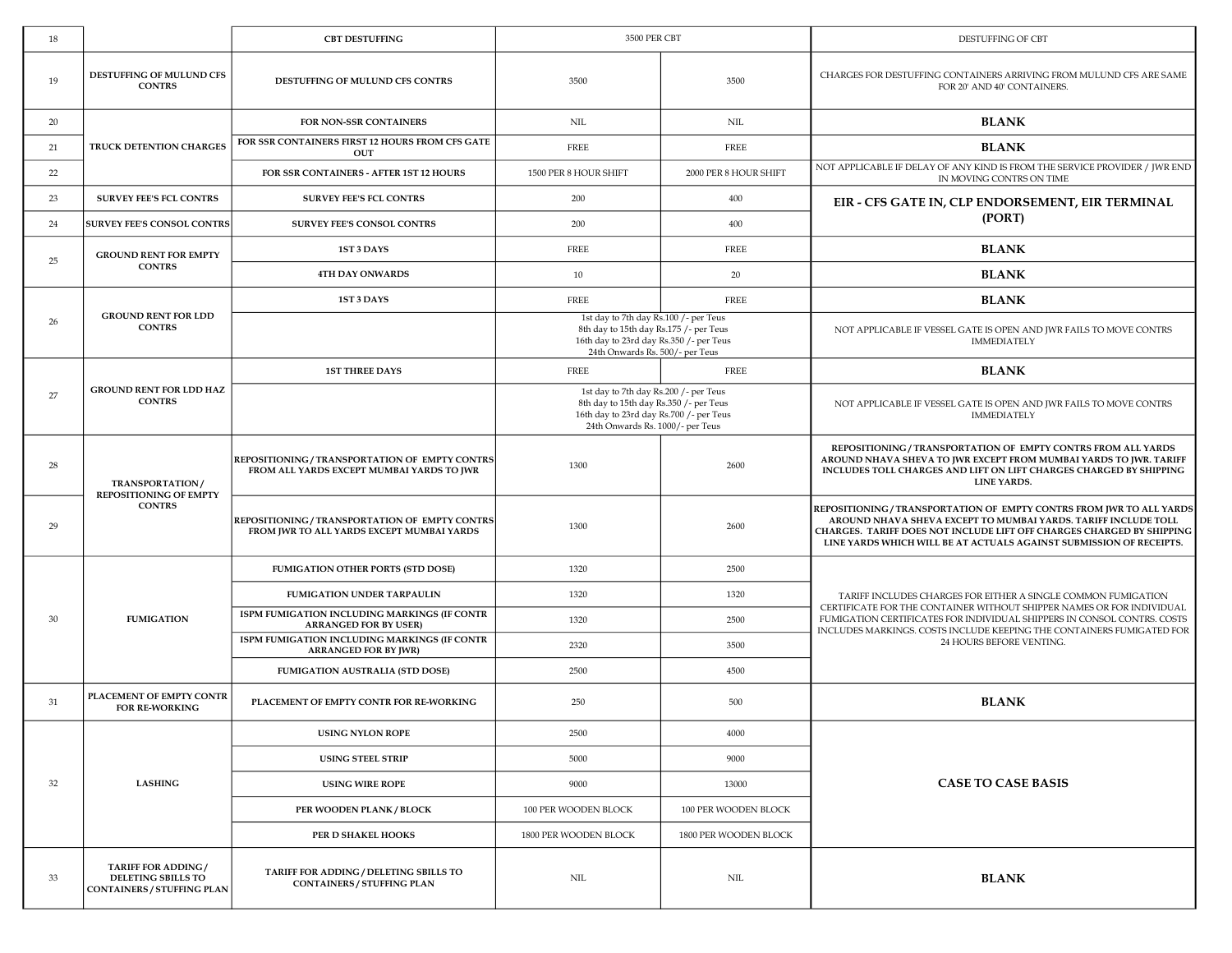| <b>ANNUAL ESCALATION ON FUEL</b><br><b>CONSUMING EQUIPMENT</b> | ANNUAL ESCALATION ON FUEL CONSUMING<br><b>EQUIPMENT</b> | <b>30 % OF THE FUEL INCREASE</b><br>CONVERTED / COMPUTED IN<br><b>TRANSPORT COST PER CONTR</b> | <b>30 % OF THE FUEL INCREASE</b><br>CONVERTED / COMPUTED IN<br><b>TRANSPORT COST PER CONTR</b> | FOR ONE YEAR, i.e., UNTIL 15th JAN 2015 NO ESCALATION. THEREAFTER<br><b>ESCALATION WILL BE AS AGREED. PRICE OF DIESEL ON THE DATE OF SIGNING</b><br>AGREEMENT TO BE MENTIONED IN THE AGREEMENT. 30 % COMPONENT OF FUEL<br>INCREASE AFTER ONE YEAR TO BE CONVERTED INTO COST PER CONTR |
|----------------------------------------------------------------|---------------------------------------------------------|------------------------------------------------------------------------------------------------|------------------------------------------------------------------------------------------------|---------------------------------------------------------------------------------------------------------------------------------------------------------------------------------------------------------------------------------------------------------------------------------------|
| <b>ESCALATION ON NON-FUEL</b><br><b>CONSUMING COSTS</b>        | NIL                                                     | NIL                                                                                            | <b>NIL</b>                                                                                     | NO ESCALATION ON THESE ITEMS FOR 2 YEARS, i.e., UNTIL 15th JAN<br>2016.                                                                                                                                                                                                               |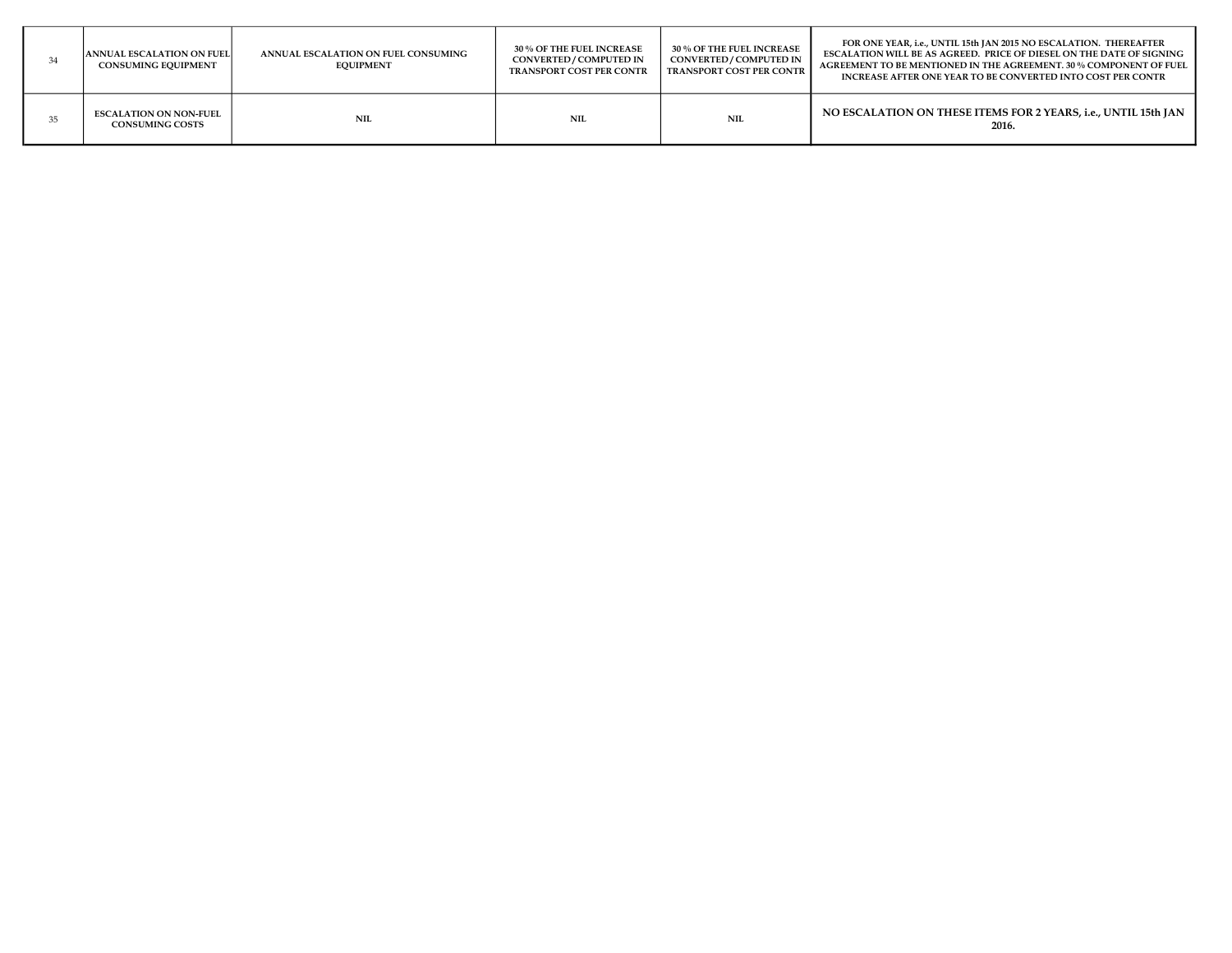|                         | <b>COMPENSATION BY JWR FOR FAILURE / DEFICIENCY IN SERVICES</b>                                                         | <b>REMARKS</b>                                                                   |                                                                                         |                                                                                                                                                                                                                                                                                |
|-------------------------|-------------------------------------------------------------------------------------------------------------------------|----------------------------------------------------------------------------------|-----------------------------------------------------------------------------------------|--------------------------------------------------------------------------------------------------------------------------------------------------------------------------------------------------------------------------------------------------------------------------------|
| <b>Sr No</b>            | <b>PARTICULARS</b>                                                                                                      | 20                                                                               | 40                                                                                      | <b>BLANK</b>                                                                                                                                                                                                                                                                   |
| $\overline{2}$          | PRIVATE TRANSPORT COMPENSATION FOR FAILURE TO<br>MOVE STUFFED CONSOL CONTAINERS FROM THE CFS TO<br><b>PORT</b>          | 4000                                                                             | 7000                                                                                    | THIS IS PAYABLE BY JWR TO SERVICE USER IRRESPECTIVE OF CFS / PORT CONDITIONS.<br>EITHER SERVICE PROVIDER WILL CREDIT SERVICE USER OR SERVICE USER WILL DEBIT<br>SERVICE PROVIDER JWR MUST PREFERABLY GIVE CREDIT IN THE SAME MONTH                                             |
| $\overline{\mathbf{3}}$ | PRIVATE TRANSPORT COMPENSATION FOR FAILURE TO<br>MOVE STUFFED HAZ CONTAINERS FROM THE CFS TO<br><b>PORT</b>             | 4000                                                                             | 7000                                                                                    | THIS IS PAYABLE IRRESPECTIVE OF CFS / PORT CONDITIONS.                                                                                                                                                                                                                         |
| $\overline{4}$          | PRIVATE TRANSPORT COMPENSATION FOR FAILURE TO<br>MOVE STUFFED FCL CONTAINERS FROM THE CFS TO<br><b>PORT</b>             | 4000                                                                             | 7000                                                                                    | THIS IS PAYABLE BY JWR TO SERVICE USER IRRESPECTIVE OF CFS / PORT CONDITIONS.<br>EITHER SERVICE PROVIDER WILL CREDIT SERVICE USER OR SERVICE USER WILL DEBIT<br>SERVICE PROVIDER JWR MUST PREFERABLY GIVE CREDIT IN THE SAME MONTH                                             |
| $\overline{5}$          | LABOUR COMPENSATION TO BE PAID DIRECTLY TO THE<br><b>LABOUR ON DAY OF STUFFING</b>                                      | 500                                                                              | 1000                                                                                    | TO BE PAID DIRECTLY TO THE LABOUR ON THE DAY OF STUFFING                                                                                                                                                                                                                       |
| 6                       | <b>FORK LIFT COMPENSATION</b>                                                                                           | 30000 PER MONTH                                                                  | 30000 PER MONTH                                                                         | 1) TO BE DIRECTLY PAID BY JWR TO THE FORK LIFT SERVICE PROVIDER. 2) IDLING<br>FORK LIFTS WILL BE USED BY JWR FOR THEIR OPERATIONS.                                                                                                                                             |
| $\overline{7}$          | PRIVATE TRANSPORT COMPENSATION FOR FAILURE TO<br>MOVE HUB CONTAINERS FROM THE PORT TO CFS                               | 4000                                                                             | 7000                                                                                    | THIS IS PAYABLE BY JWR TO SERVICE USER IRRESPECTIVE OF CFS / PORT CONDITIONS.<br>EITHER SERVICE PROVIDER WILL CREDIT SERVICE USER OR SERVICE USER WILL DEBIT<br>SERVICE PROVIDER JWR MUST PREFERABLY GIVE CREDIT IN THE SAME MONTH                                             |
| 8                       | PRIVATE TRANSPORT COMPENSATION FOR FAILURE TO<br>MOVE IMPORT CONTAINERS FROM THE PORT TO THE<br><b>CFS</b>              | 4000                                                                             | 7000                                                                                    | THIS IS PAYABLE BY JWR TO SERVICE USER IRRESPECTIVE OF CFS / PORT CONDITIONS.<br>EITHER SERVICE PROVIDER WILL CREDIT SERVICE USER OR SERVICE USER WILL DEBIT<br>SERVICE PROVIDER JWR MUST PREFERABLY GIVE CREDIT IN THE SAME MONTH                                             |
| 9                       | PRIVATE TRANSPORT COMPENSATION FOR FAILURE TO<br>MOVE OUTBOUND INTER-CFS CONTAINER FROM JWR TO<br><b>ANOTHER CFS</b>    | 4000                                                                             | 7000                                                                                    | THIS IS PAYABLE BY JWR TO SERVICE USER IRRESPECTIVE OF CFS / PORT CONDITIONS.<br>EITHER SERVICE PROVIDER WILL CREDIT SERVICE USER OR SERVICE USER WILL DEBIT<br>SERVICE PROVIDER JWR MUST PREFERABLY GIVE CREDIT IN THE SAME MONTH                                             |
| 10                      | PRIVATE TRANSPORT COMPENSATION FOR FAILURE TO<br>MOVE INBOUND INTER-CFS CONTAINER FROM<br><b>ANOTHER CFS TO JWR CFS</b> | 4000                                                                             | 7000                                                                                    | THIS IS PAYABLE BY JWR TO SERVICE USER IRRESPECTIVE OF CFS / PORT CONDITIONS.<br>EITHER SERVICE PROVIDER WILL CREDIT SERVICE USER OR SERVICE USER WILL DEBIT<br>SERVICE PROVIDER JWR MUST PREFERABLY GIVE CREDIT IN THE SAME MONTH                                             |
| 11                      | SSR, DETENTION AND EMURRAGES CHARGES IF<br>CONTAINERS ARE NOT MOVED BY THE CFS                                          | FULL COST CHARGED BY LINE AND<br><b>PORT</b>                                     | FULL COST CHARGED BY LINE<br><b>AND PORT</b>                                            | THIS IS PAYABLE BY JWR TO SERVICE USER IRRESPECTIVE OF CFS / PORT CONDITIONS.<br>EITHER SERVICE PROVIDER WILL CREDIT SERVICE USER OR SERVICE USER WILL DEBIT<br>SERVICE PROVIDER JWR MUST PREFERABLY GIVE CREDIT IN THE SAME MONTH                                             |
| 12                      | ANNUAL ESCALATION ON FUEL CONSUMING<br><b>EQUIPMENT</b>                                                                 | 30 % OF THE FUEL INCREASE<br>CONVERTED / COMPUTED IN<br>TRANSPORT COST PER CONTR | 30 % OF THE FUEL INCREASE<br><b>CONVERTED / COMPUTED IN</b><br>TRANSPORT COST PER CONTR | FOR ONE YEAR, i.e., UNTIL 15th JAN 2015 NO ESCALATION. THEREAFTER<br>ESCALATION WILL BE AS AGREED. PRICE OF DIESEL ON THE DATE OF SIGNING<br>AGREEMENT TO BE MENTIONED IN THE AGREEMENT. 30 % COMPONENT OF FUEL<br>INCREASE AFTER ONE YEAR TO BE CONVERTED INTO COST PER CONTR |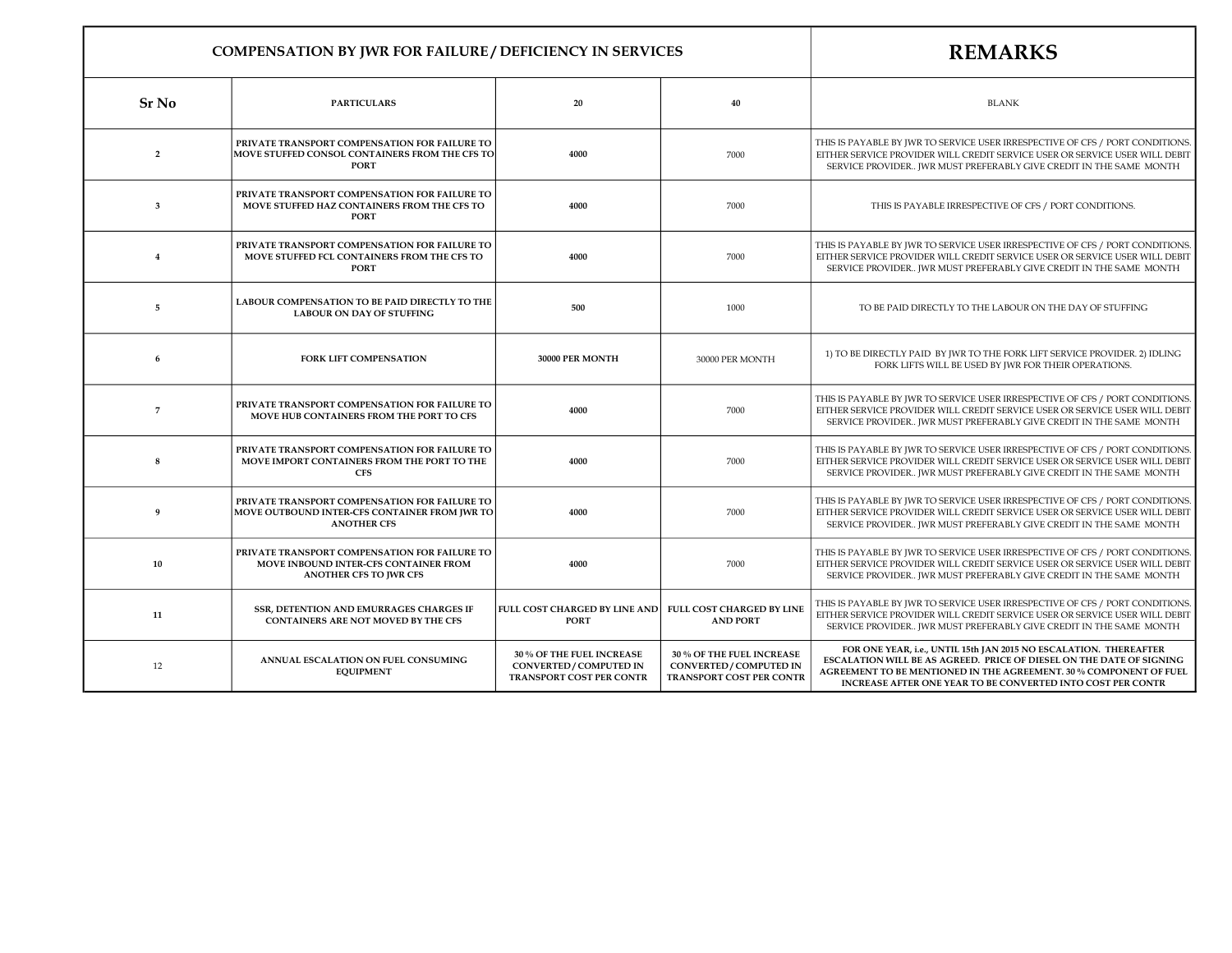| Sr No          | <b>PARTICULARS</b>                                                |                                                                                                     | <b>JWC</b>                        | <b>MINIMUM</b><br><b>CHARGES</b> | <b>REMARKS</b>                                                                                                                                                                                                     |
|----------------|-------------------------------------------------------------------|-----------------------------------------------------------------------------------------------------|-----------------------------------|----------------------------------|--------------------------------------------------------------------------------------------------------------------------------------------------------------------------------------------------------------------|
|                |                                                                   | CARTING CHARGES - GENERAL CARGOES                                                                   | FREE                              | N/A                              | <b>BLANK</b>                                                                                                                                                                                                       |
|                |                                                                   | <b>CARTING CHARGES FOR FCLS</b>                                                                     | <b>FREE</b>                       | N/A                              | <b>BLANK</b>                                                                                                                                                                                                       |
| <sup>1</sup>   | <b>CARTING CHARGES</b>                                            | <b>CARTING CHARGES - HAZ CARGOES</b>                                                                | <b>FREE</b>                       | N/A                              | <b>BLANK</b>                                                                                                                                                                                                       |
|                |                                                                   | CARTING CHARGES FOR ANY AND ALL CARGOES<br>WHETHER SPECIFIED OR NOT IN AGREEMENT                    | <b>FREE</b>                       | N/A                              | <b>BLANK</b>                                                                                                                                                                                                       |
|                |                                                                   | RESERVED SPACE IN COVERED WAREHOUSE                                                                 | 160 PER SQ M                      | N/A                              | <b>BLANK</b>                                                                                                                                                                                                       |
| 2              | <b>RESERVED SPACE</b>                                             | RESERVED SPACE IN OPEN YARD                                                                         | 160 PER SQ M                      | N/A                              | <b>BLANK</b>                                                                                                                                                                                                       |
|                |                                                                   | <b>RESERVED SPACE IN CAGE</b>                                                                       | 160 PER SQ M                      | N/A                              | <b>BLANK</b>                                                                                                                                                                                                       |
|                |                                                                   | RESERVED SPACE IN HAZ SPACE                                                                         | 160 PER SQ M                      | N/A                              | <b>BLANK</b>                                                                                                                                                                                                       |
|                |                                                                   | GENERAL SPACE FOR 1ST 5 DAYS FOR ALL CATEGORIES<br>(GEN CARGO, HAZ, HUB, ITP, OPEN YARD, CAGE, ETC) | FREE                              | <b>FREE</b>                      | <b>BLANK</b>                                                                                                                                                                                                       |
|                |                                                                   | THEREAFTER GEN SPACE CHARGES FOR GEN CARGO                                                          | 55 PER SQ M PER WEEK (MIN 5 SQ M) | 5 SQ M                           | <b>BLANK</b>                                                                                                                                                                                                       |
|                |                                                                   | THEREAFTER GEN SPACE CHGS FOR HAZ                                                                   | 55 PER SQ M PER WEEK (MIN 5 SQ M) | 5 SQ M                           | <b>BLANK</b>                                                                                                                                                                                                       |
| 3              | <b>GENERAL SPACE CHARGES</b>                                      | THEREAFTER GEN SPACE CHGS FOR HUB CARGO                                                             | 55 PER SQ M PER WEEK (MIN 5 SQ M) | 5 SQ M                           | <b>BLANK</b>                                                                                                                                                                                                       |
|                |                                                                   | THEREAFTER GEN SPACE CHGS FOR ITP CARGO                                                             | 55 PER SQ M PER WEEK (MIN 5 SQ M) | 5 SQ M                           | <b>BLANK</b>                                                                                                                                                                                                       |
|                |                                                                   | THEREAFTER GENERAL SPACE CHARGES FOR CARGOES<br><b>LYING IN THE CAGE</b>                            | 55 PER SQ M PER WEEK (MIN 5 SQ M) | 5 SQ M                           | <b>BLANK</b>                                                                                                                                                                                                       |
|                |                                                                   | THEREAFTER GEN SPACE CHGS FOR OPEN YARD<br><b>STORAGE</b>                                           | 55 PER SQ M PER WEEK (MIN 5 SQ M) | 5 SQ M                           | <b>BLANK</b>                                                                                                                                                                                                       |
|                | <b>CHOKING</b>                                                    | <b>CONSOL CONTAINER</b>                                                                             | 1800 PER CHOKING                  | 1800 PER CHOKING                 |                                                                                                                                                                                                                    |
| $\overline{4}$ |                                                                   | WITH WOODEN BAR                                                                                     | 1800                              | 1800                             | CHOKING TO BE DONE ONLY USING FUMIGATED WOODEN BARS. FOR<br>CONSOL CONTRS THE COST OF CHOKING IS @ Rs 1800 PER CHOKING.                                                                                            |
|                |                                                                   | WITH 8 mm WOODEN PLY                                                                                | 1200 PER SHEET                    | 1200 PER SHEET                   | MULTIPLE CHOKINGS CAN BE DONE PER CONSOL CONTR AND EVERY<br>ADDITIONAL CHOKING WILL BE CHARGED @ Rs 1000 PER CHOKING.<br>CHOKING WILL CONSIST OF 2 CROSS BARS.                                                     |
|                |                                                                   | WITH 12mm WOODEN PLY                                                                                | 1650 PER SHEET                    | 1650 PER SHEET                   |                                                                                                                                                                                                                    |
|                |                                                                   | <b>NORMAL PALLETS</b>                                                                               | 850                               | N/A                              |                                                                                                                                                                                                                    |
|                |                                                                   | <b>FUMIGATED PALLETS</b>                                                                            | 1050                              | N/A                              |                                                                                                                                                                                                                    |
| 5              | PALLETIZATION (INCLUDING<br><b>STRAPPING AND WRAPPING)</b>        | HEAT TREATED PALLETS                                                                                | 1350                              | N/A                              | INCLUDES COST FOR STRAPPING AND WRAPPING                                                                                                                                                                           |
|                |                                                                   | <b>EURO PALLETS</b>                                                                                 | 1350                              | N/A                              |                                                                                                                                                                                                                    |
|                |                                                                   | <b>PLASTIC PALLETS</b>                                                                              | 1850                              | N/A                              |                                                                                                                                                                                                                    |
|                | <b>INTER SHIFTING OF</b><br><b>CARGOES FROM ONE</b>               | DOCUMENTATION / ADMIN CHARGES FOR SHIFTING                                                          | <b>NIL</b>                        | N/A                              | <b>BLANK</b>                                                                                                                                                                                                       |
| 6              | <b>BAY/USER / AGENT TO</b><br>ANOTHER TO BE DONE BY<br><b>JWR</b> | PHYSICAL SHIFTING OF CARGOES FROM ONE BAY/USER /<br><b>AGENT TO ANOTHER</b>                         | Rs 250 PER SHIPPING BILL          | Rs 250 PER SHIPPING BILL         | JWR IS RESPONSIBLE FOR SHIFTING CARGOES IMMEDIATELY UPON REQUEST.<br>PHYSICAL SHIFTING TO BE DONE BY JWR. INCLUDES CHARGES FOR SHIFTING<br>CARGOES OF ALL KINDS, INLCUDING FOR LABOUR CARGO, FORK LIFT CARGO, ETC. |
|                |                                                                   | UPTO 15 MTONS                                                                                       | 3000 HALF SHIFT                   | 5000 FULL SHIFT                  |                                                                                                                                                                                                                    |
| 7              | <b>CRANE CHARGES FOR</b><br><b>CARTING</b>                        | UPTO 25 MTONS                                                                                       | 5000 HALF SHIFT                   | 8000 FULL SHIFT                  | <b>CRANE CHARGES ARE NOT TEU WISE</b>                                                                                                                                                                              |
|                |                                                                   | OVER 25 TONS UPTO 40 TONS                                                                           | 15000                             | 15000                            |                                                                                                                                                                                                                    |
|                |                                                                   | AC OFFICE (120 SQ FT)                                                                               | 8500 PER MONTH                    | N/A                              | <b>BLANK</b>                                                                                                                                                                                                       |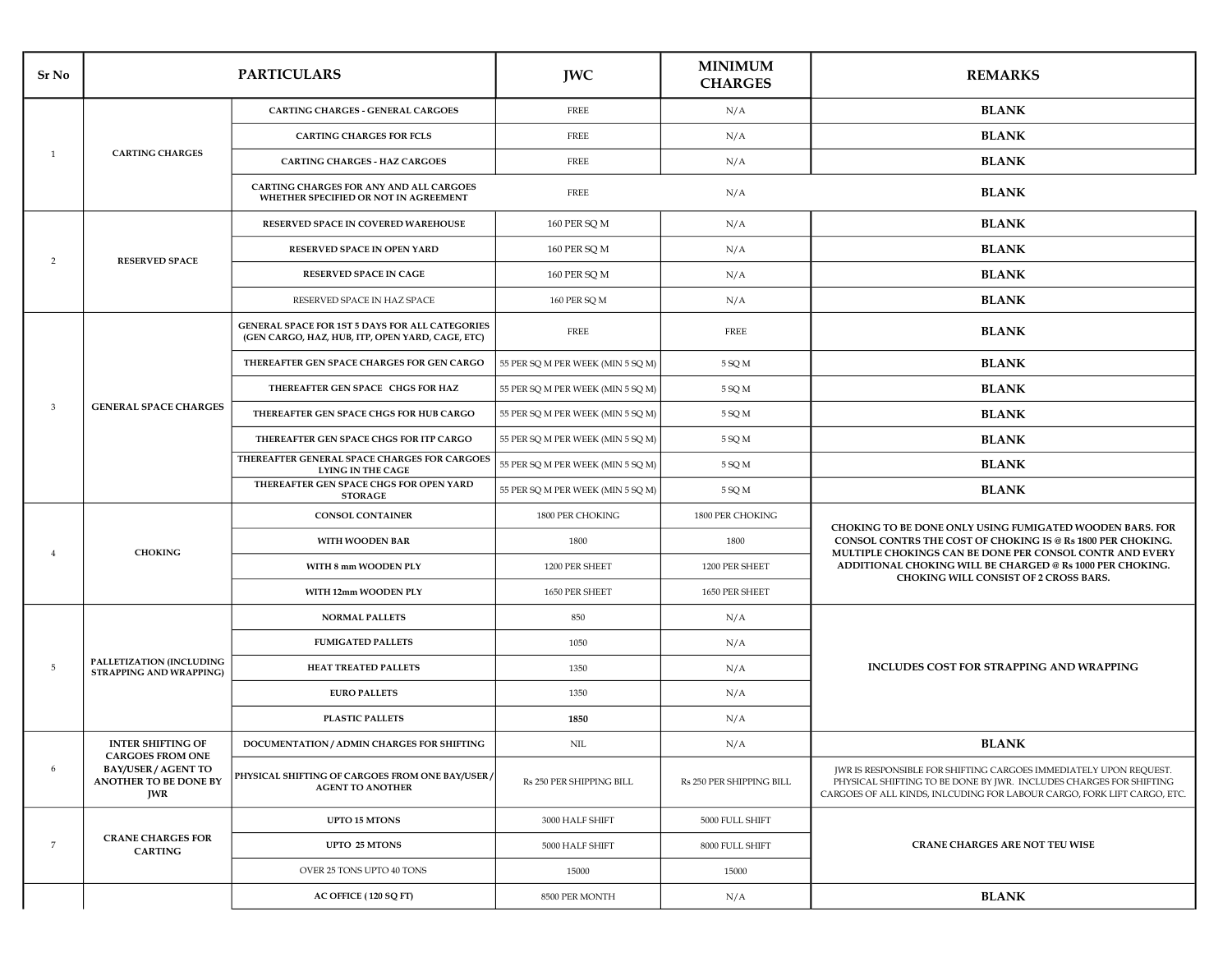|    | <b>OFFICE</b>          | NON-AC OFFICE 120 SO FT    | 7500 PER MONTH             | N/A | OPTION FOR NON-AC OFFICE IS NOT AVAILABLE AT PRESENT                                       |
|----|------------------------|----------------------------|----------------------------|-----|--------------------------------------------------------------------------------------------|
|    |                        | <b>TABLE SPACE CHARGES</b> | 2000 PER MONTH             | N/A | <b>BLANK</b>                                                                               |
|    |                        | <b>LOCKERS</b>             | 1200 PER MONTH             | N/A | <b>BLANK</b>                                                                               |
|    | <b>CUSTOMS OT</b>      | <b>CUSTOMS OT</b>          | AT COST                    | N/A | TO BE DIVIDED ON PRO-RATA BASIS BETWEEN ALL CONTAINERS STUFFED UNDER<br><b>CUSTOMS OT.</b> |
| 10 | RADIOACTIVITY SCANNING | RADIOACTIVITY SCANNING     | Rs 1000 PER MONTH PER USER |     | LUMPSUM CHARGES WILL BE PAID PER MONTH PER USER FOR RADIOACTIVITY<br>SCANNING              |

| <b>BACK TO TOWN CHARGES (BTT)</b> |                                                                            |             |                 |
|-----------------------------------|----------------------------------------------------------------------------|-------------|-----------------|
|                                   | CARGO WEIGHT UPTO 2 TON                                                    | RS. 1500/-  | <b>PER WEEK</b> |
| 2                                 | CARGO WEIGHT UPTO 5 TON                                                    | RS. 2500/-  | <b>PER WEEK</b> |
| 3                                 | CARGO WEIGHT UPTO 7 TON                                                    | RS. 3500/-  | <b>PER WEEK</b> |
| 4                                 | CARGO WEIGHT UPTO 10 TON                                                   | RS. 5000/-  | <b>PER WEEK</b> |
| 5                                 | CARGO WEIGHT ABOVE 10 TON                                                  | RS. 10000/- | <b>PER WEEK</b> |
| <b>NOTE</b>                       | * Charges For Haz will be 200% more than normal Charges                    |             |                 |
|                                   | * Space charges will be applicable if the cargo is carted in general Space |             |                 |
|                                   | * Escoting / shifting Charges Will be Rs. 3000/- Per Shipping Bill.        |             |                 |

|                | Tariff for Services of the Surveyor / Service Provider providing Surveyor Services                                                                                                                                                                                                                                            |                                                                                                                                                                |                |                |                                                                                                                                                                                                                               |
|----------------|-------------------------------------------------------------------------------------------------------------------------------------------------------------------------------------------------------------------------------------------------------------------------------------------------------------------------------|----------------------------------------------------------------------------------------------------------------------------------------------------------------|----------------|----------------|-------------------------------------------------------------------------------------------------------------------------------------------------------------------------------------------------------------------------------|
|                |                                                                                                                                                                                                                                                                                                                               | SURVEY TARIFF FOR CONSOL STUFFING / DESTUFFING                                                                                                                 | Rs 500 PER 20' | Rs 975 PER 40' |                                                                                                                                                                                                                               |
|                |                                                                                                                                                                                                                                                                                                                               | SURVEY TARIFF FOR HUB / IMPORT CONTAINER<br><b>DESTUFFING</b>                                                                                                  |                |                |                                                                                                                                                                                                                               |
|                |                                                                                                                                                                                                                                                                                                                               | SURVEY TARIFF FOR FCLS STUFFING / DESTUFFING                                                                                                                   | Rs 500 PER 20' | Rs 975 PER 40' |                                                                                                                                                                                                                               |
|                |                                                                                                                                                                                                                                                                                                                               | SURVEY TARIFF FOR CBT DESTUFFING                                                                                                                               | Rs 500 PER 20' | N/A            |                                                                                                                                                                                                                               |
|                |                                                                                                                                                                                                                                                                                                                               | SCOPE OF SERVICES, RESPONSIBILITIES AND DUTIES OF THE SERVICE PROVIDER / SURVEYOR                                                                              |                |                |                                                                                                                                                                                                                               |
| $\mathbf{1}$   |                                                                                                                                                                                                                                                                                                                               | Service Provider must ensure that marks and numbers wise perfect carting tally is taken at the time of Carting.                                                |                |                |                                                                                                                                                                                                                               |
| $\overline{2}$ | Service Provider must ensure that cargoes are correctly labelled                                                                                                                                                                                                                                                              |                                                                                                                                                                |                |                |                                                                                                                                                                                                                               |
| 3              | Service Provider ensures that cargoes are stacked neatly and in proper order inside the warehouse.                                                                                                                                                                                                                            |                                                                                                                                                                |                |                |                                                                                                                                                                                                                               |
| $\overline{4}$ | Service Provider must ensure that survey of all carted cargoes for damages is taken at the time of carting. Cargo condition survey/Damage survey for all cargoes must be taken by the Service Provider on a daily basis irresp<br>survey. Photographs of all damaged cargoes must be emailed to the Service User immediately. |                                                                                                                                                                |                |                |                                                                                                                                                                                                                               |
| 5              | Lot-wise carting photographs must be taken by the service provider showing the status of the cargoes inside the warehouse.                                                                                                                                                                                                    |                                                                                                                                                                |                |                |                                                                                                                                                                                                                               |
| 6              | Service Provider will accurately measure all cargoes as per instructions of the service user or customer's of the service user and provide Measurement slips to the service user.                                                                                                                                             |                                                                                                                                                                |                |                |                                                                                                                                                                                                                               |
| $\overline{7}$ | Service Provider must stuff cargoes as per Load Plan / cargo planning provided by the service user.                                                                                                                                                                                                                           |                                                                                                                                                                |                |                |                                                                                                                                                                                                                               |
| 8              | Service Provider must provide shipping bill wise photographs of all cargoes inside the container at the time of stuffing.                                                                                                                                                                                                     |                                                                                                                                                                |                |                |                                                                                                                                                                                                                               |
| 9              | Service Provider must provide stuffing tally as per marks and numbers.                                                                                                                                                                                                                                                        |                                                                                                                                                                |                |                |                                                                                                                                                                                                                               |
| 10             | Service Provider is responsible to keep information regarding the locations of individual cargoes and shipping bills per Service User wise so that cargoes are easily identified and located at the time of stuffing.                                                                                                         |                                                                                                                                                                |                |                |                                                                                                                                                                                                                               |
| 11             |                                                                                                                                                                                                                                                                                                                               | cross stuffings are very high for mixed lots, i.e., for two or more shipments of the same shipper. Specific attention has to be paid to the marks and numbers. |                |                | At the time of carting the Service Provider must ensure that mixed lots of same shippers are sorted, segregated and stored in separate areas inside the warehouse. Based on the experience of Service Users, the incidents of |